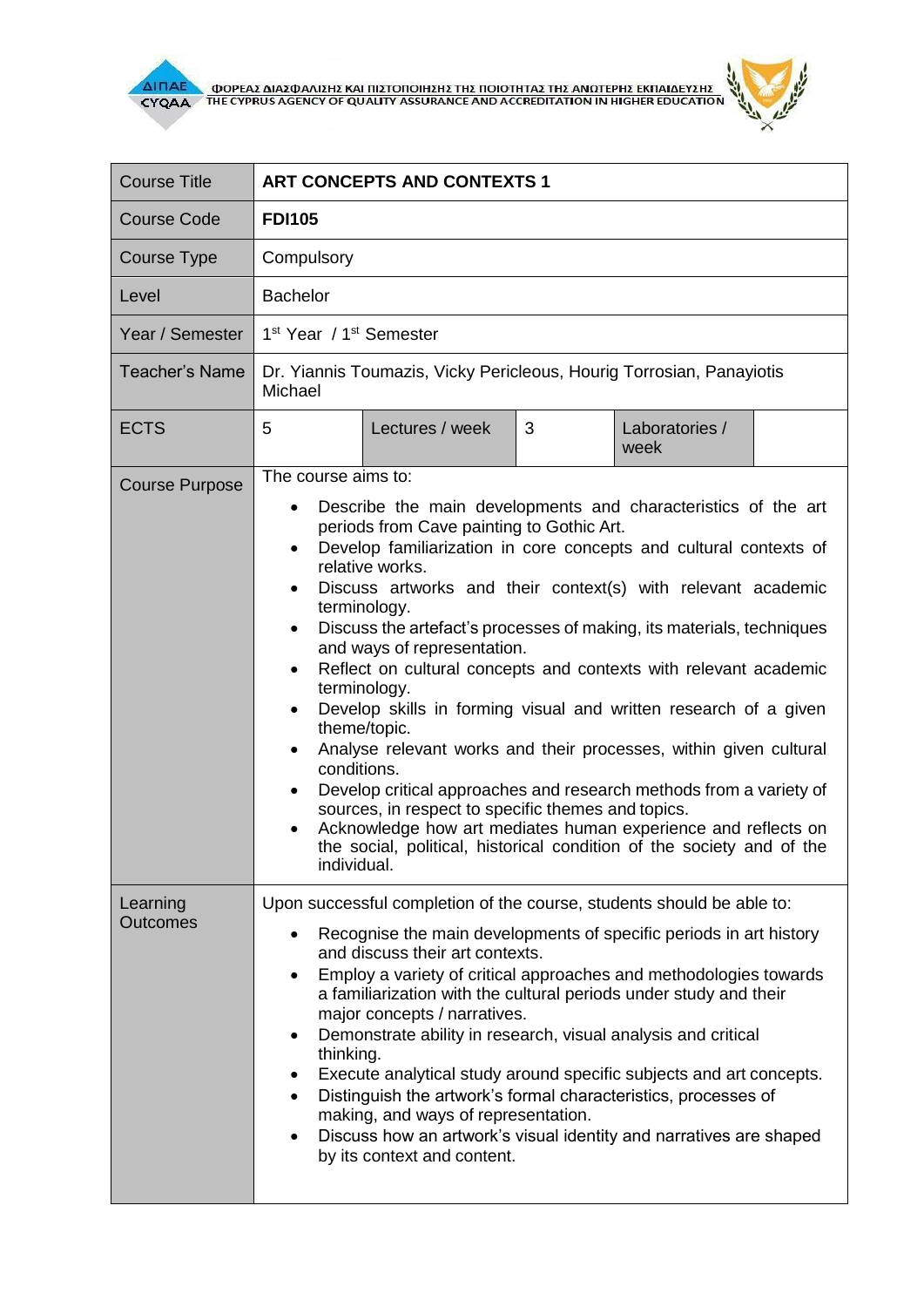

 $\overline{\Delta}$ INAE OOPEAE AIAE DANIEHE KAI NIETONOIHEHE THE NOIOTHTAE THE ANOTEPHE EKNAIAEYEHE



|                       | Demonstrate an understanding of Art through its historical, social<br>and cultural parameters.<br>Implement oral and written communication skills with the use of<br>$\bullet$<br>relevant terminology.<br>Demonstrate familiarization on how Art is defining Culture.<br>Develop appreciation towards the imaginative ways, in which Art and<br>$\bullet$<br>Culture shape our identity(ies) and reflect on our word(s). |              |                                                                                                                                                                                                                                                                                                  |  |
|-----------------------|---------------------------------------------------------------------------------------------------------------------------------------------------------------------------------------------------------------------------------------------------------------------------------------------------------------------------------------------------------------------------------------------------------------------------|--------------|--------------------------------------------------------------------------------------------------------------------------------------------------------------------------------------------------------------------------------------------------------------------------------------------------|--|
| Prerequisites         | None                                                                                                                                                                                                                                                                                                                                                                                                                      | Corequisites | None                                                                                                                                                                                                                                                                                             |  |
| <b>Course Content</b> | A wide range of art histories, cultural contexts and fundamental concepts<br>manifested through objects, images, sites, artefacts, designs and texts,<br>and explorations on developed themes such as                                                                                                                                                                                                                     |              | will be introduced and developed; as these, have been articulated and<br>across space(s) and time. The lesson is delivered through critical surveys                                                                                                                                              |  |
|                       | and sites.                                                                                                                                                                                                                                                                                                                                                                                                                |              | 1. 'The Uncanny and Identification: Magical Gestures and Sacred<br>Sites' - An investigation into Prehistoric Art through artefacts, images, relics                                                                                                                                              |  |
|                       | 2. 'Lives and After-Lives: Ideas on Permanence and its Manifestations'<br>- An exploration into the lives and systems of beliefs in Mesopotamian, The<br>Near East and Egyptian civilizations / art                                                                                                                                                                                                                       |              |                                                                                                                                                                                                                                                                                                  |  |
|                       | Greek, Roman and Byzantine civilizations / art                                                                                                                                                                                                                                                                                                                                                                            |              | 3. 'The Ideal, the Heroic and the Spiritual Body' $-$ A critical reflection into                                                                                                                                                                                                                 |  |
|                       | 4. 'Womanhood / Gender and its Critical Representations of the Body<br>interpretation on how objects, images, sculptures, patterns, forms and<br>symbols constitute gender representations across art periods and<br>civilizations; from the Primitive age to the Byzantine and the Middle Age.                                                                                                                           |              | in Art: 'From Idol to Goddess to Virgin' - A critical survey and                                                                                                                                                                                                                                 |  |
|                       | across space and time.                                                                                                                                                                                                                                                                                                                                                                                                    |              | 5. 'Age of the Intellect' – An exploration into Greek art and its influence                                                                                                                                                                                                                      |  |
|                       | periods, from the Primitive age to the Byzantine and the Middle Age.                                                                                                                                                                                                                                                                                                                                                      |              | 6. 'Displays of Power and Hierarchies' - An investigation into systems of<br>propaganda, power and socio-political supremacy as staged across                                                                                                                                                    |  |
|                       | Roman, Byzantine and Middle Age civilizations / art.                                                                                                                                                                                                                                                                                                                                                                      |              | 7. 'Faith and Command' - An investigation into the impact of religion in the<br>social, the political and the psyche, across time and space, from Greek                                                                                                                                          |  |
|                       | creative media would be therefore discussed, in respect to the ways that all<br>of the above shape major concepts, contents and narratives.                                                                                                                                                                                                                                                                               |              | A variety of methods, techniques, materials, art processes, applications and                                                                                                                                                                                                                     |  |
|                       | a variety of works from across spaces and temporalities. All in all, in an                                                                                                                                                                                                                                                                                                                                                |              | Students would be introduced to cultural periods through a variety of art<br>works, ranging from Prehistoric Art, Art of the Near East, the Egyptian,<br>Greek, Hellenistic and Roman civilizations, right through the<br>Byzantine empire and the Medieval period - while looking awry, towards |  |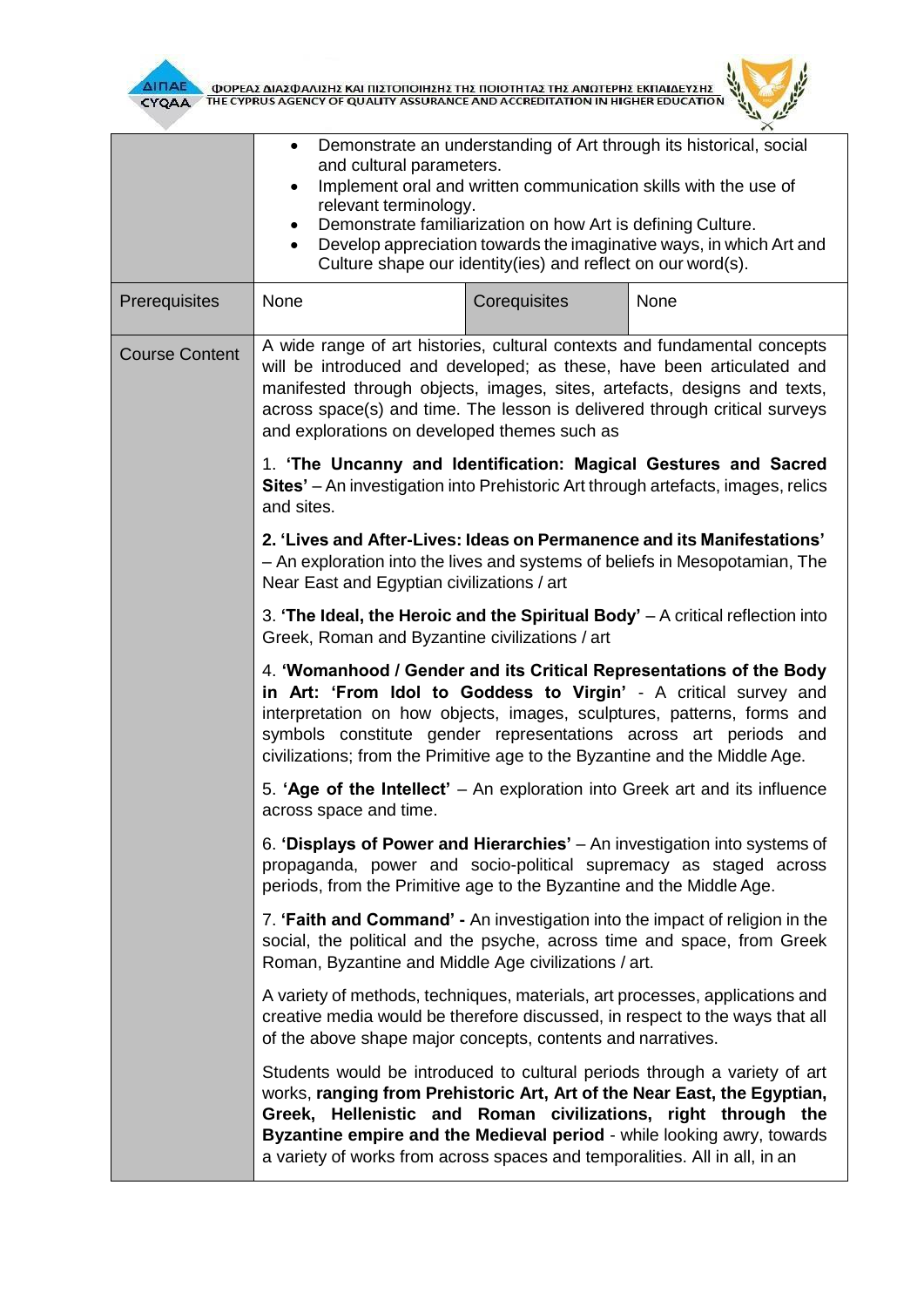

 $\overline{\Delta}$  (MODEA) AND THE CYPRUS AGENCY OF QUALITY ASSURANCE AND ACCREDITATION IN HIGHER EDUCATION



|                         | approach to engage students with the areas of Art and Design as core sites<br>of thought and expression.                                                                                                                                                         |
|-------------------------|------------------------------------------------------------------------------------------------------------------------------------------------------------------------------------------------------------------------------------------------------------------|
|                         | In the context of the course, links will be made on how to approach an<br>academic subject in relation to the creative praxis, forming imaginative<br>bridges and creative claims.                                                                               |
| Teaching<br>Methodology | Extended project briefings, exercises, illustrated lectures and group<br>critiques and student' presentations. Emphasis is given on<br>the<br>familiarisation with the local art scene: gallery and museum visits are<br>therefore a core element of the course. |
| <b>Bibliography</b>     | <b>Book References</b>                                                                                                                                                                                                                                           |
|                         | 1. Gombrich H. E, 'The Story the Art' Phaidon, 1995                                                                                                                                                                                                              |
|                         | 2. Phaidon Editors, 30,000 Years of Art: The Story of Human Creativity<br>across Time and Space', Phaidon Press; Revised, 2019                                                                                                                                   |
|                         | 2. Barthes, R., Mythologies. Farrar, Straus and Giroux: New York, 1972                                                                                                                                                                                           |
|                         | 3. Kleiner S., 'Gardner's Art Through the Ages: A Global History', Cengage<br>Learning, 16th Edition, 2019                                                                                                                                                       |
|                         | 4. Berger J., 'Ways of Seeing', Penguin Modern Classics, 2008                                                                                                                                                                                                    |
|                         | 5. Parker F., 'World History: From the Ancient World to the Information Age',<br>DK; Slp edition, 2017                                                                                                                                                           |
|                         | 6. John Fleming and Hugh Honour, 'A World History of Art', Lawrence King<br>Publishing House, Auflage, 2009                                                                                                                                                      |
|                         | 7. D'Alleva A., 'How to Write Art History', Lawrence King Publishing House,<br>2010                                                                                                                                                                              |
|                         | 8. Bhabha K.H., 'The Location of Culture', Routledge Publishing House,<br>2004                                                                                                                                                                                   |
|                         | 9. Williams R., 'A Vocabulary of Culture and Society', Oxford University<br>Press, 2014                                                                                                                                                                          |
|                         | 10. Markussen J. L., The Anatomy of Viking Art: A Quick Guide to the Styles<br>of Norse Animal Ornament', Jonas Lau Markussen, 2019                                                                                                                              |
|                         | 11. Hartnell J., Medieval Bodies: Life and Death in the Middle Ages', W. W.<br>Norton & Company, 2019                                                                                                                                                            |
|                         | 12. Stokstad M., Cothren M. W., 'Art History Vol 1', Pearson, 2017                                                                                                                                                                                               |
|                         | 13. Richard T. Neer T. R., 'Art & Archaeology of the Greek World', Thames<br>and Hudson, 2019                                                                                                                                                                    |
|                         | 14. Bahrani Z., Art of Mesopotamia', Thames & Hudson, 2016                                                                                                                                                                                                       |
|                         | 15. Rainer & Hagen R. M., Egyptian Art (Basic Art Series 2.0), TASCHEN,<br>2018                                                                                                                                                                                  |
|                         | 16. Cormack R., Byzantine Art (Oxford History of Art), Oxford<br>University<br>Press, 2018                                                                                                                                                                       |
|                         | 17. David B., Jean Jacques Lefrère J. J., 'The Oldest Enigma of Humanity:<br>The Key to the Mystery of the Paleolithic Cave Paintings',<br>Arcade<br>Publishing, 2017                                                                                            |
|                         |                                                                                                                                                                                                                                                                  |